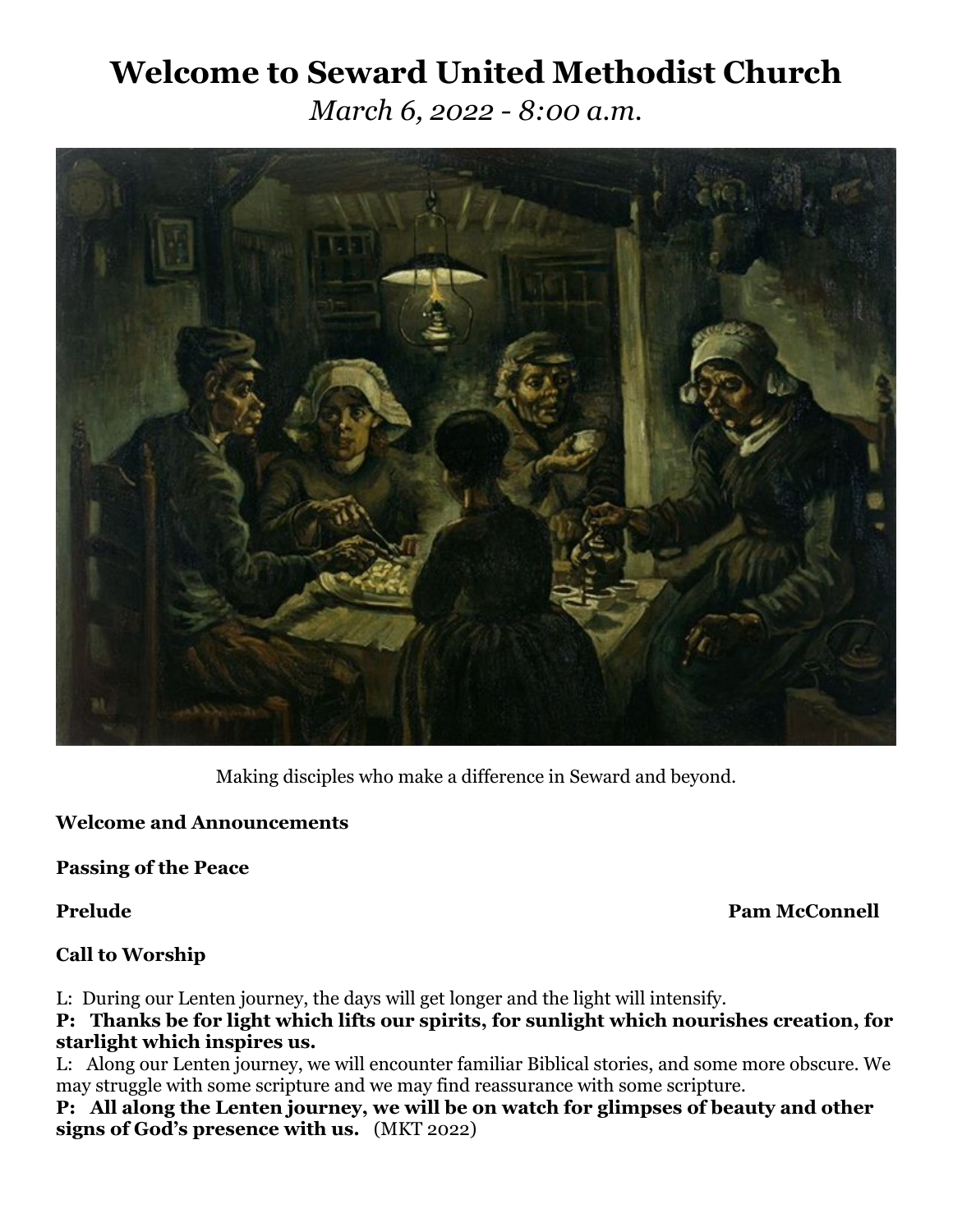# **Hymn Lord, Who Throughout These Forty Days UMH 269**

1 Lord, who throughout these forty days 2 As thou with Satan didst contend, for us didst fast and pray, and didst the victory win, teach us with thee to mourn our sins O give us strength in thee to fight, and close by thee to stay.  $\qquad \qquad$  in thee to conquer sin.

3 As thou didst hunger bear, and thirst, 4 And through these days of penitence, so teach us, gracious Lord, and through thy passiontide, to die to self, and chiefly live yea, evermore in life and death, by thy most holy word. Jesus, with us abide

5 Abide with us, that so, this life of suffering over past, an Easter of unending joy we may attain at last.

# **Common Prayer (in unison)**

Holy One, you surround us with your love and grace, even as you surrounded Jesus with your love and grace during his ministry and as he turned toward Jerusalem. Keep us open to your Word revealed in familiar and also unexpected ways. During this Lenten season, may the gospel stories and the art of Van Gogh help to deepen our faith and our commitment to follow Jesus. Amen. (MKT 2022)

**Children's Time Pastor JoEllen Axthelm**

# **Scripture Lesson: Luke 4:1-13**

"Jesus, full of the Holy Spirit, returned from the Jordan and was led by the Spirit in the wilderness, <sup>2</sup> where for forty days he was tempted by the devil. He ate nothing at all during those days, and when they were over, he was famished. 3 The devil said to him, "If you are the Son of God, command this stone to become a loaf of bread." 4 Jesus answered him, "It is written, 'One does not live by bread alone.'"

<sup>5</sup> Then the devil led him up and showed him in an instant all the kingdoms of the world. 6And the devil said to him, "To you I will give their glory and all this authority; for it has been given over to me, and I give it to anyone I please. 7 If you, then, will worship me, it will all be yours." 8 Jesus answered him, "It is written,

'Worship the Lord your God,

and serve only God.'"

<sup>9</sup> Then the devil took him to Jerusalem, and placed him on the pinnacle of the temple, saying to him, "If you are the Son of God, throw yourself down from here, 10 for it is written,

'God will command the angels concerning you,

to protect you,'

 $11$  and

'On their hands they will bear you up,

so that you will not dash your foot against a stone.'"

<sup>12</sup> Jesus answered him, "It is said, 'Do not put the Lord your God to the test.'" 13When the devil had finished every test, he departed from him until an opportune time.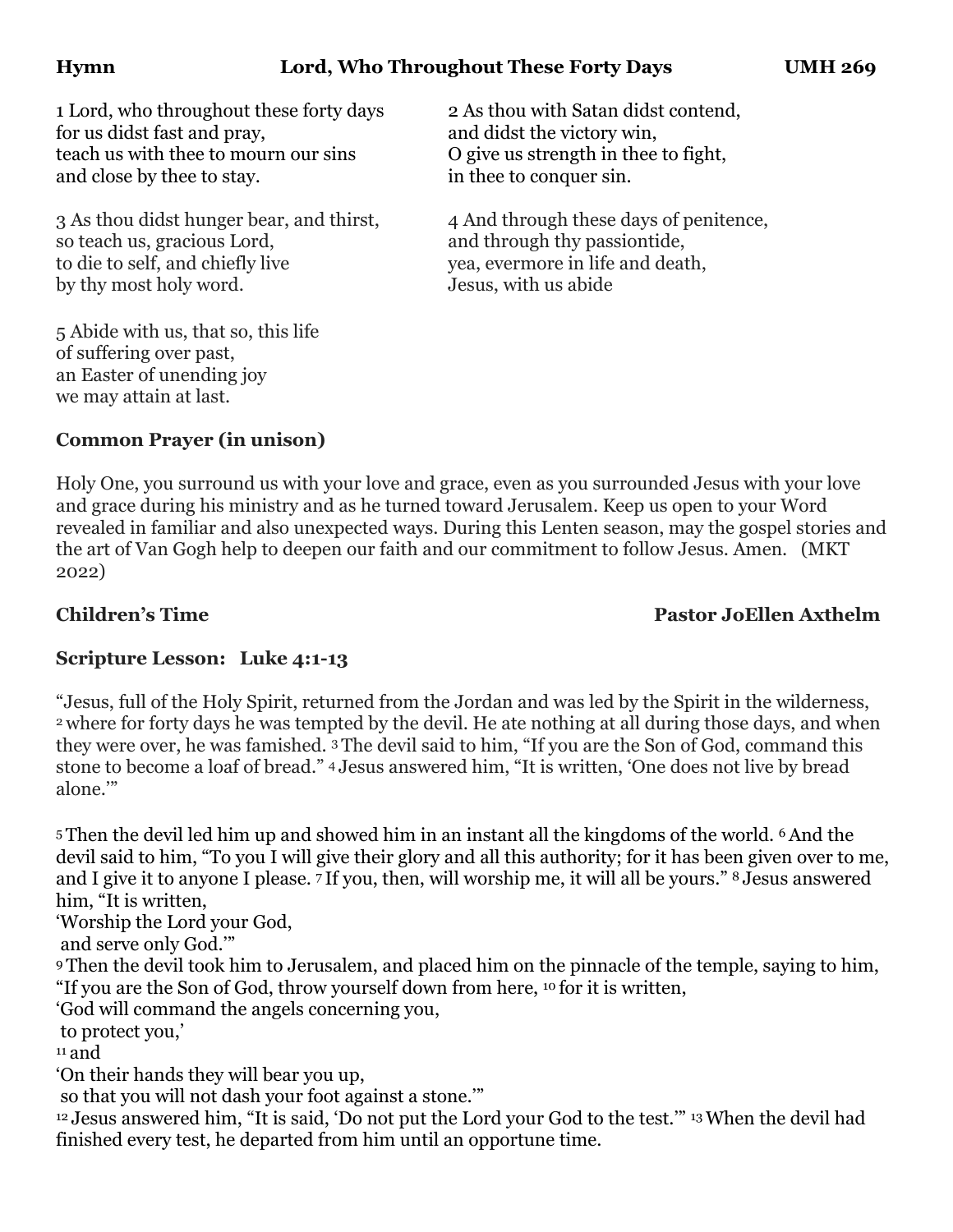### **Hymn Jesus, Tempted In The Desert TFWS 2105**

1. Jesus, tempted in the desert, 2. Jesus, tempted at the temple, lonely, hungry, filled with dread: high above its ancient wall: "Use your power," the tempter tells him; "Throw yourself from lofty turret; "Turn these barren rocks to bread!" angels wait to break your fall!" "Not alone by bread," he answers, Jesus shuns such empty marvels, "Can the human heart be filled. feats that fickle crowds request: is our deepest hunger stilled!" we must never vainly test."

Glory, fame, you're sure to gain! come and be our living bread. Jesus sees the dazzling vision, By your grace, protect, preserve us turns his eyes another way: lest we fall your trust betray. "God, alone deserves our homage! Yours, above all other voices, God alone will I obey!" be the Word we hear, obey.

Only by the Word that calls us  $\degree$  God, whose grace protects, preserves us,

3. Jesus, tempted on the mountain 4. When we face temptation's power, by the lure of vast domain: lonely, struggling, filled with dread, "Fall before me! Be my servant! Christ, who knew the tempter's hour,

### **Sermon** When Temptation Seems Reasonable Rev. Dr. Mary Kay Totty

### **The Prayers of the People**

*Please share your joys or concerns at the microphone or in the comments on Facebook or by texting us at 402-810-8900.*

**Prayer Hymn Into Your Heart TFWS 2160** 

Into my heart, into my heart,  $\frac{1}{2}$  Out of my heart, out of my heart, Come into my heart, Lord Jesus:<br>
shine out of my heart, Lord Jesus Come in today, come in to stay: shine out today, shine out always; Come into my heart, Lord Jesus. shine out of my heart, Lord Jesus.

Sharing of Joys & Concerns Pastoral Prayer The Lord's Prayer

### **Doxology Praise God, from Whom All Blessings Flow UMH 95**

Praise God, from whom all blessings flow; praise God, all creatures here below; praise God above, ye heavenly host; praise Father, Son, and Holy Ghost. Amen.

### **Prayer of Dedication (in unison)**

# **Offertory** Pam McConnell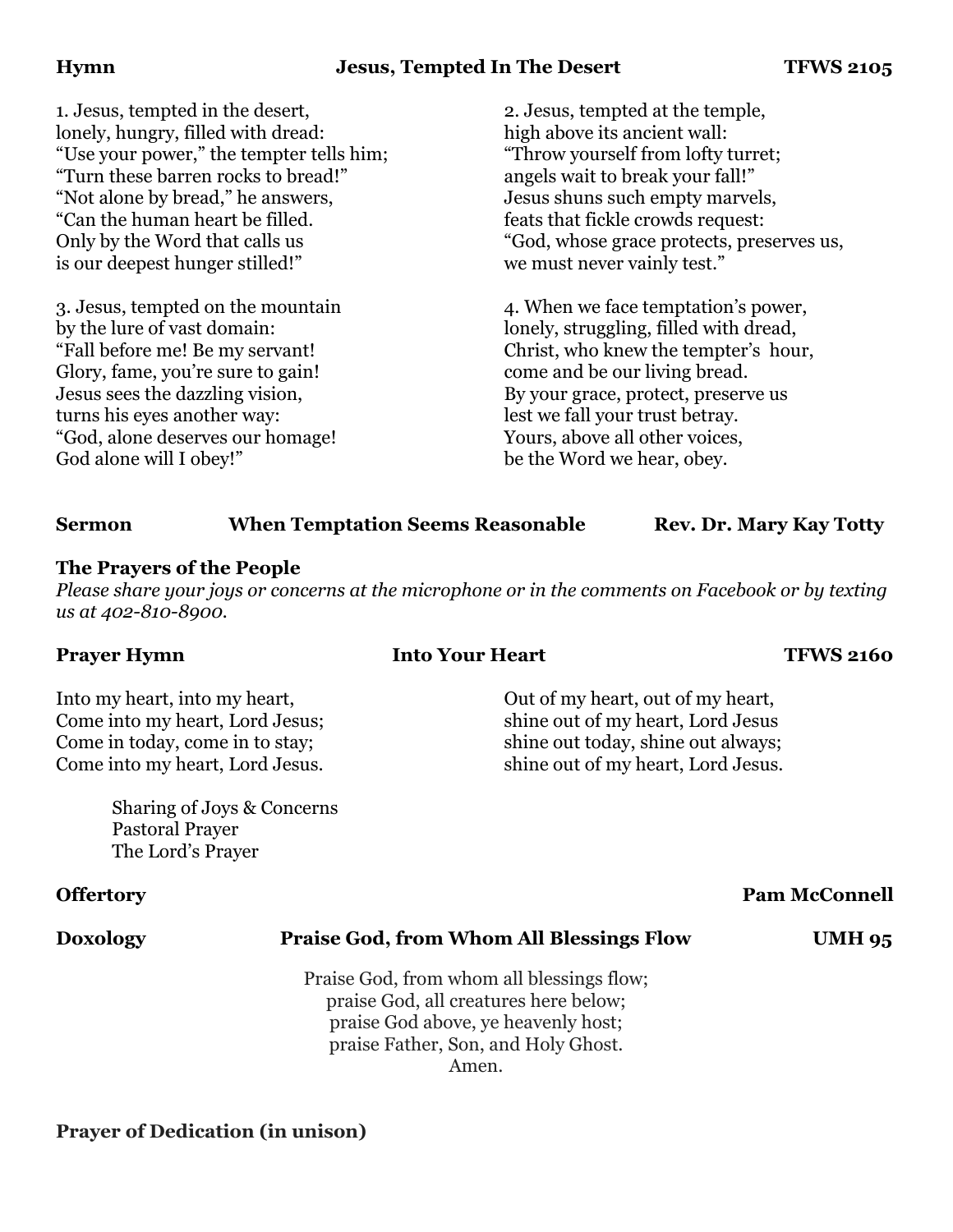God of Grace, enable us to use our talents, treasure, and time in service to you and the world. While we may not paint like Van Gogh, we can give and we can serve with glad and generous hearts. Put our talents, treasure, and time to work for the building up of your kingdom and the ministries of this congregation. Amen. (MKT 2022)

# **CELEBRATION OF HOLY COMMUNION**

Celebrant Pastors: Mary Kay Totty and JoEllen Axthelm

For Holy Communion, if at home, you may use whatever simple elements you have at hand — bread, crackers, pita, juice, water, wine. If you are at in person worship please follow the instructions given by the Pastor.

Prayers of the Great Thanksgiving (spoken responsively)

Our God is with you,

**And also with you.**

Lift up your hearts,

**We lift them up to our God.**

Let us give our thanks to God.

**It is right, and a good and joyful thing,** 

### **always and everywhere to give our thanks to God.**

Heaven and earth sprang from your wisdom, O God, and you made us for your company.

## **We turned away, and our love failed,**

**but you remained steadfast.**

### **You gave us room when we were in distress.**

And so with all your people here, and all the company of heaven, we join in an unending hymn of praise:

**Holy, holy, holy, God of power and might, Hosanna in the highest! Everything that springs from your wisdom is blessed! Hosanna in the Highest!**

You lived among us as our teacher, held us, called us friends.

# **You died and live again to show us death is not the end.**

You took bread.

**We remember.** 

### You broke it.

**We remember,** 

### You shared it.

**We ate. We remember.** 

# You took the cup.

**We remember.**

You said "Drink".

**We remember.** 

You shared it. **We drank. We remember.**